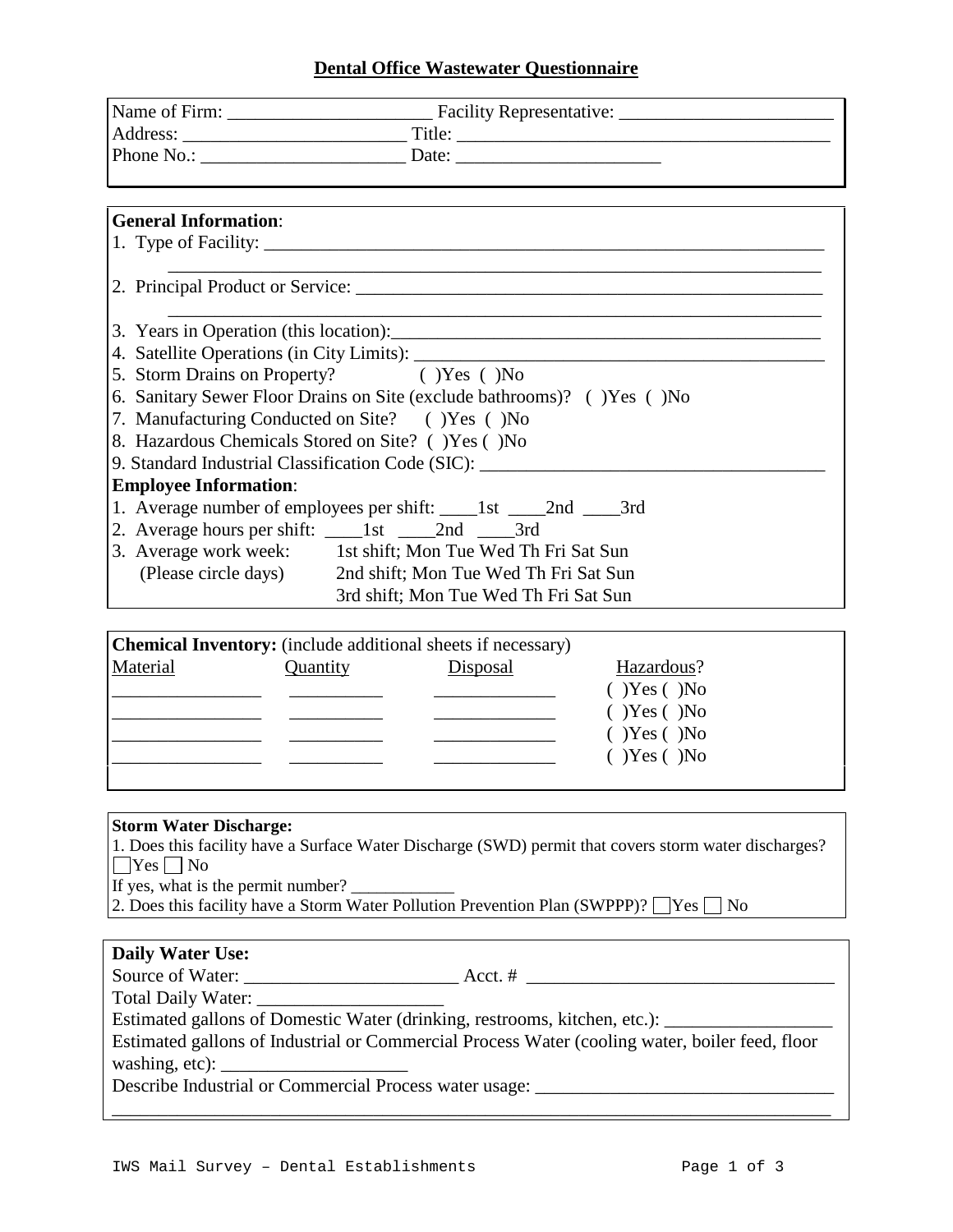| <b>Wastewater Production:</b><br>Indicate below the operations at your facility which discharge wastes into the sanitary sewer.<br><b>General Cleaning</b><br>Laundry | <b>Laboratory Practices</b> | Machine Operations High Pressure Cleaning<br>$\Box$ Other |  |
|-----------------------------------------------------------------------------------------------------------------------------------------------------------------------|-----------------------------|-----------------------------------------------------------|--|
|                                                                                                                                                                       |                             |                                                           |  |
| Estimate the average volume of discharge or water loss not to the City sanitary sewer:                                                                                |                             |                                                           |  |
| Describe any Industrial or Commercial Process was tewater generation at your facility:                                                                                |                             |                                                           |  |
|                                                                                                                                                                       |                             |                                                           |  |

## **Dental Specific Questions**

| Are old amalgams removed?                                                                           | No<br>Yes                           | How many per week?                                        |
|-----------------------------------------------------------------------------------------------------|-------------------------------------|-----------------------------------------------------------|
| Are new amalgams installed?                                                                         | $\overline{N_{0}}$<br>Yes           | How many per week?                                        |
| Does your facility use an<br>amalgam trap? (e.g. Chairside)                                         | No<br>Yes                           |                                                           |
| Does your facility use an<br>amalgam separator? (e.g. Near<br>Vacuum System)                        | $Yes \mid \mid$<br>$\overline{N_0}$ |                                                           |
| What does your facility do with<br>waste amalgam?                                                   |                                     |                                                           |
| Does your facility have X-Ray<br>unit(s) that produce photographic                                  | $*Yes$<br>$\overline{N_{O}}$        | *How many? $\frac{1}{\sqrt{2\pi}}$                        |
| or X-Ray fixer waste?                                                                               |                                     | * Do not list digital X-ray unit(s) that produce no waste |
| Does your facility have a silver<br>recovery unit installed to treat<br>photographic or X-Ray fixer |                                     |                                                           |
| waste?                                                                                              | Yes<br>No                           | Disposal?                                                 |
| Does your facility generate<br>medical waste (red or yellow                                         |                                     |                                                           |
| bag)?                                                                                               | <b>Yes</b><br>No                    | Disposal?                                                 |

# **Does a waste hauler pick up any chemicals or liquid wastes from your facility?** Indicate what is picked up.

Type of Wastewater Discharged:

**Example:** Domestic Wastewater Only (For example: restrooms only)

\_\_\_\_\_\_\_\_ Combination of Domestic and Process Wastewater (Industrial or Commercial)

Signature of Facility Representative: \_\_\_\_\_\_\_\_\_\_\_\_\_\_\_\_\_\_\_\_\_\_\_\_\_\_ Date: \_\_\_\_\_\_\_\_\_\_\_\_\_\_\_